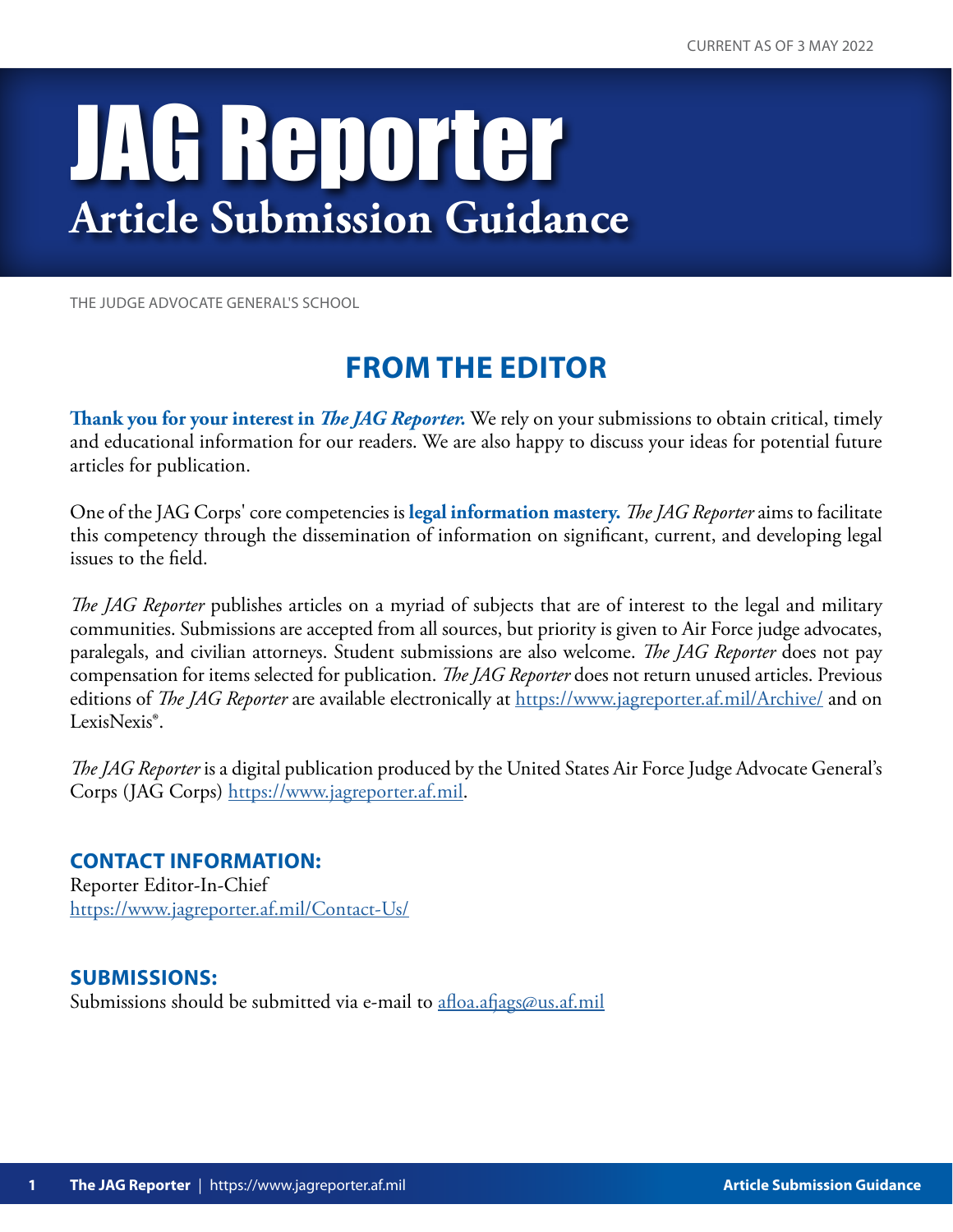## **ARTICLE TOPICS**

*The JAG Reporter* welcomes articles on any area of the law, legal practice, or procedure that would be of interest to members of the JAG Corps. *The JAG Reporter*  focuses on the JAG Corps' legal domains as well as the National Security Strategy and the National Defense Strategy.



**CIVIL LAW:** Civil law is a diverse and constantly changing area of law that falls under the JAG Corps core competency of robust legal programs. Timely and relevant articles on areas such as family law, consumer law, and wills are essential. Civil law disciplines are interwoven with the acquisition, operation, protection, and preservation of the force and its people, funds, weapon systems, materiel, and installations.



**LEADERSHIP:** Judge advocates and senior paralegals are leaders in addition to being legal professionals. Thus, the development of leadership skills cannot be neglected. Articles that share leadership philosophies and lessons learned in order to help foster leadership skill development are welcome. Our mission readiness and success depend on leadership development across all domains, including knowledge management, professional development, training, planning and resourcing, and inspections.



**MILITARY JUSTICE AND DISCIPLINE:** Fair military justice is a JAG Corps core competency and, as such, articles that disseminate helpful military justice primers, "tricks of the trade," lessons learned, best practices, and changes in the law are a priority for *The JAG Reporter*. The purpose of military law is to promote justice, to assist in maintaining good order and discipline in the armed forces, to promote efficiency and effectiveness in the military establishment, and thereby strengthen national security.



**OPERATIONS AND INTERNATIONAL LAW:** Articles that cover operations in the international environment are welcomed. Operations and International law capabilities enhance command situational awareness, maximize decision space, and promote optimal conditions for the projection of ready forces to defend the Nation and our allies.



**BOOK REVIEWS:** Reviews of recently published books on legal or military topics that offer criticism or praise as to content, style, or simple readability. The review provides legal or practical context and can either entice one to read an entire book or save one from the wasted effort. Reviews of multiple books on a common theme (e.g., review of top ten books on trial practice) are also welcome.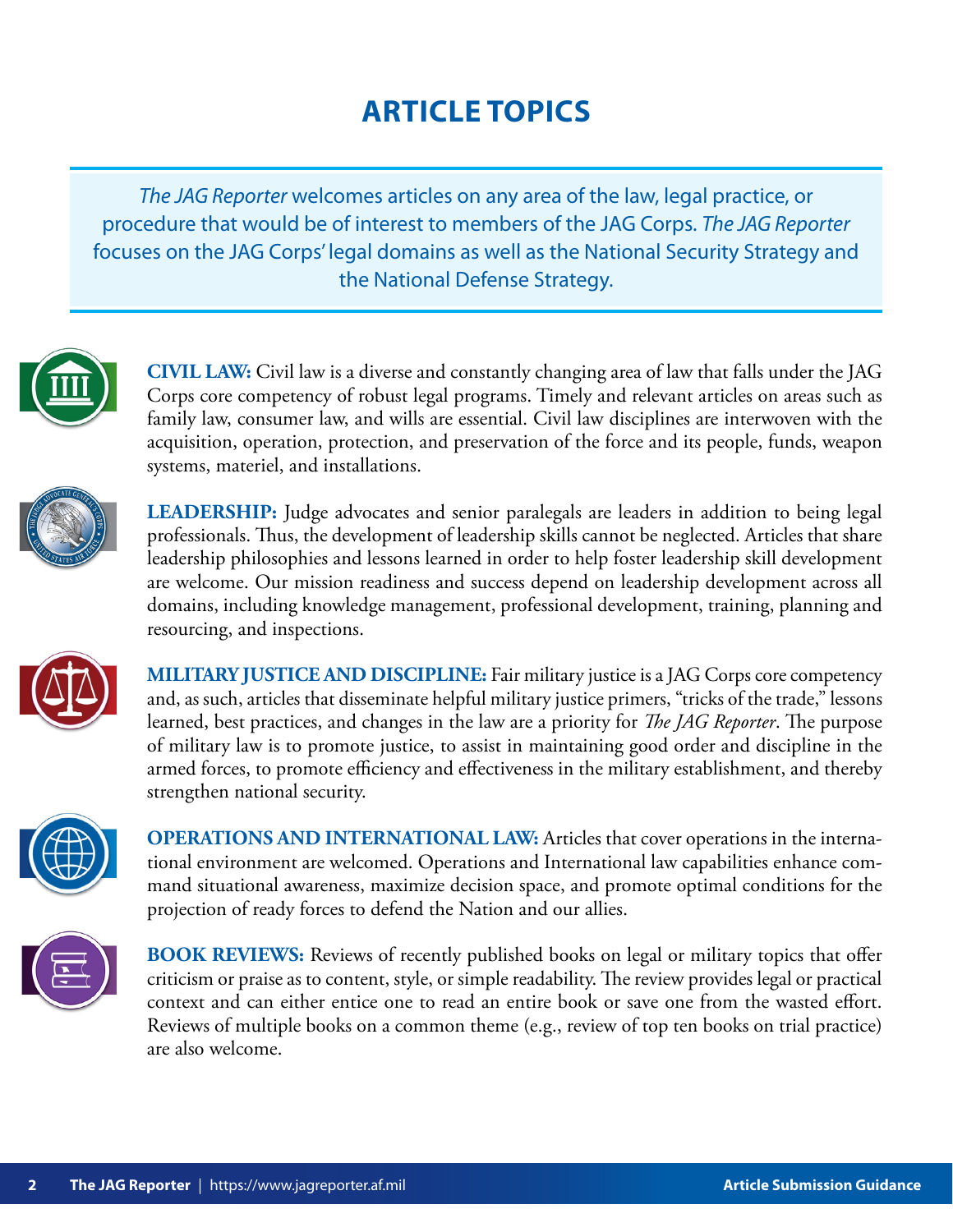### **SUBMISSION GUIDELINES**

**ARTICLE FORM:** *The JAG Reporter* is a magazine-style publication. Submissions no more than 3,500 words in length, excluding footnotes (no more than 1,000 for book reviews), contain **a short and interesting title**, and use **short sub-headings** to roadmap the article's content. Articles must be submitted in Microsoft Word format via e-mail. As scholarly articles, most submissions will be expected to contain citations. Citations must follow the footnote format prescribed by the 20th Edition of *The Bluebook: A Uniform System of Citation*. Refer to the Editing & Formatting Guidelines, in the following section for additional information on article formatting.

**TITLE PAGE:** Include a separate title page containing author information detailed below. This title page must also include a 100 – 200 word **abstract for article submissions**. The abstract is aimed at readers outside the discipline and is intended to provide a basic-level introduction to the field; a brief background on the topic; a statement of the main legal issues; and how the article benefits or advances the field.

**AUTHOR INFORMATION:** Along with your article submission, please provide appropriate biographical data concerning the author(s) in the title page, to include: (1) rank (if any), (2) duty position/job title, (3) duty location/affiliate location, (4) educational background, (5) bar affiliation (if any), (6) most current official photograph (head and shoulders in business appropriate attire), (7) e-mail address, mailing address and phone number (for editing staff use only). **DO NOT** place biographical information within the body of your article or numbered footnotes and sanitize identifying information from the article file.

**ARTICLE REVIEW:** All article submissions are reviewed to ensure suitability for publication and applicability to *The JAG Reporter's* core topical areas (see article topics). *The JAG Reporter* is a double-blind peer review publication, meaning author(s) and editor(s) identity are concealed throughout the process. Articles selected for publication undergo an editorial and technical review, as well as a policy and security clearance evaluation. The editors may make necessary revisions or deletions without prior permission from, nor coordination with, the author. Nonetheless, we will attempt to coordinate the revisions or deletions with the authors, time permitting. Contributors are responsible for the accuracy of all material submitted, including citations and other references. *The JAG Reporter* generally does not publish material committed for publication in other journals.

**PHOTOS:** If you provide photos, they must be copy-right free. You must include the photographer's name and a caption for each photo. Note, the editors reserve the right to use, edit, or crop photos. Photos may be used for a specific issue or archived for future use. Not all photos may be published.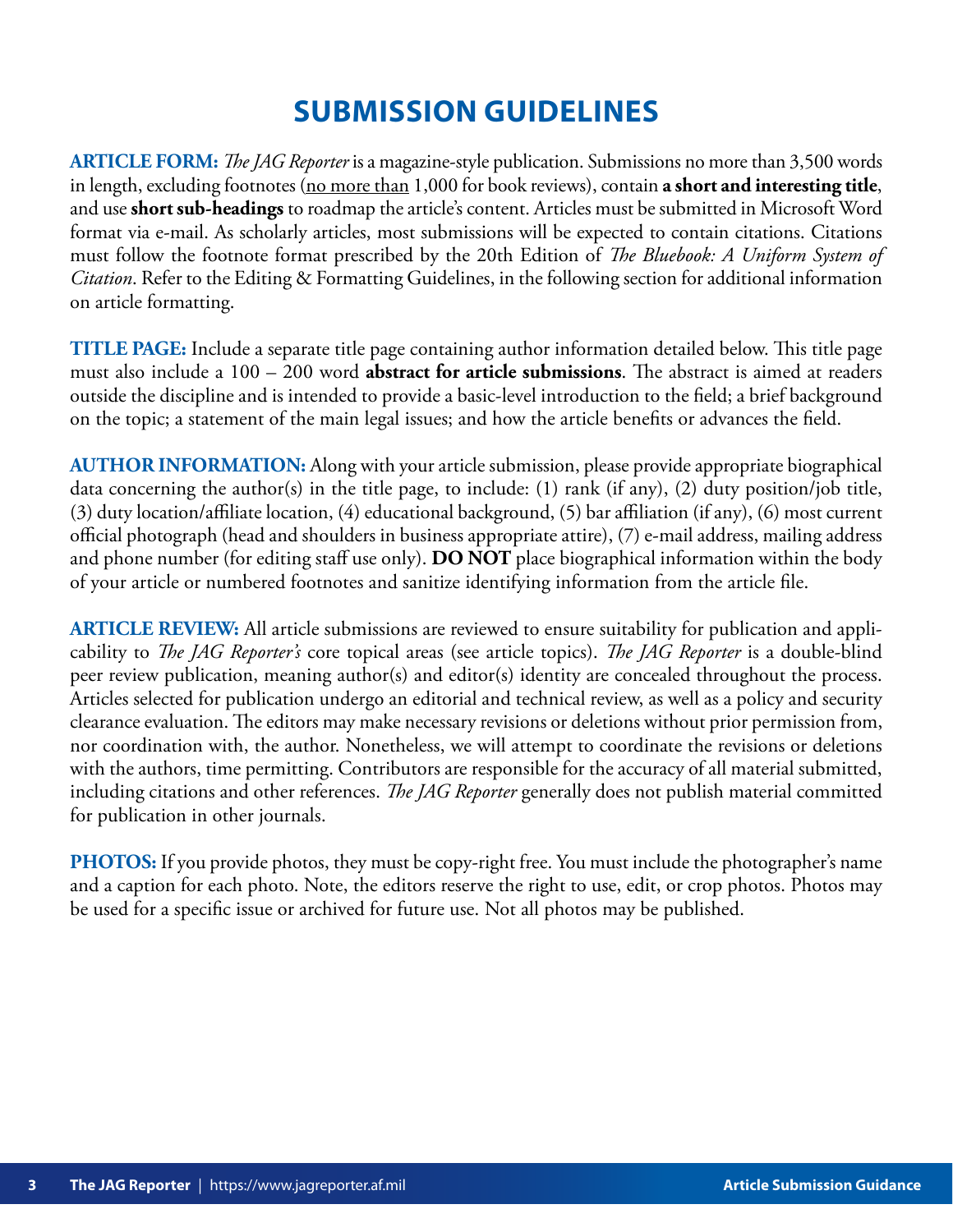### **EDITING & FORMATTING GUIDE**

*The JAG Reporter* follows Air Force Handbook 33-337, *The Tongue & Quill*, for grammar and presentation guidance and the 21st edition of *The Bluebook: A Uniform System of Citation* for citations. Authors must ensure their articles comply with the above standards prior to submission. Additionally, articles should be formatted as indicated below.

1. **DIGITAL FILE FORMAT:** Microsoft Word Document. The body of the article should be double-spaced in "Times New Roman" in 12-point font.

2. **READABILITY:** Keep formatting to a minimum. Do not embed graphics, charts, or tables in the text; you may include them in a separate file. The article will appear differently when published online.

3. **ROMAN NUMERAL HEADINGS:** This is a blog style magazine, so **remove all** Roman Numeral heading structures and update to **short** descriptive headings and sub-headings.

4. **FOOTNOTES:** Footnotes should be in "Times New Roman" in 10-point font. There should be one space between the footnote number and the note text. In addition:

a. **DO NOT** place author's biographical information within the article or as a footnote.

b. Utilize the "cross reference" feature for all footnotes referencing another footnote not immediately preceding that footnote (such as *infra, supra,* etc.). This ensures references are anchored to their appropriate reference note, even when intermediary notes are deleted or added during drafting/editing.

c. Microsoft Word's cross-referencing feature allows an author to link a citation to other citations in the same document. Cross-referencing is essential to the editing process because it avoids having to make numerous manual edits throughout the document in the event a footnote number is changed, deleted, or added. If you are unsure how to cross-reference, Microsoft Word Support provides a detailed explanation on how to cross-reference.

5. **SYMBOLS/TYPEFACE:** Certain symbols and typefaces are used routinely. For example: The "em dash" [--] should be used rather that a "double hyphen"[--].

a. To find required symbols in Word: Select "Insert" from the ribbon menu on the top of the window. Next, in the Symbol section click "Symbol" and click "More Symbols." You can set up a shortcut key by selecting the symbol and then clicking "Shortcut Key…" from the bottom of the menu box.

b. The section symbol [§] is most frequently used in the footnotes, rarely in the text (it's spelled out in the text, except for the US Code). Use the same directions for getting into the Symbol Chart.